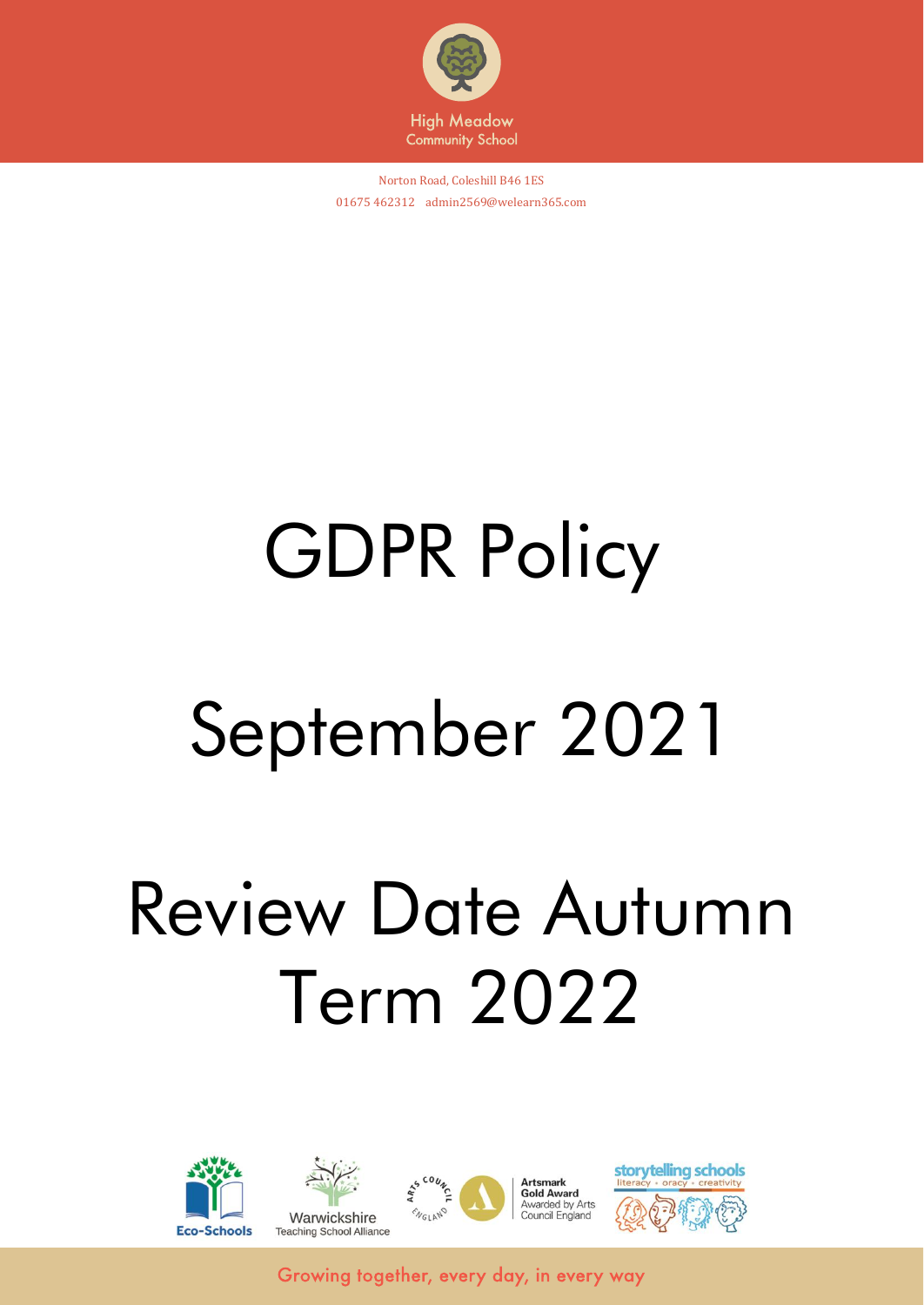

#### 1. Aims

Our school aims to ensure that all personal data collected about staff, pupils, parents, governors, visitors and other individuals is collected, stored and processed in accordance with the [General Data Protection Regulation \(GDPR\)](http://data.consilium.europa.eu/doc/document/ST-5419-2016-INIT/en/pdf) and the provisions of the Data Protection Act 2018 (DPA 2018) as set out in the [Data Protection Bill.](https://publications.parliament.uk/pa/bills/cbill/2017-2019/0153/18153.pdf) This policy applies to all personal data, regardless of whether it is in paper or electronic format.

#### 2. Leaislation and avidance

This policy meets the requirements of the GDPR and the provisions of the DPA 2018. It is based on guidance published by the Information Commissioner's Office (ICO) on the [GDPR](https://ico.org.uk/for-organisations/guide-to-the-general-data-protection-regulation-gdpr/) and the ICO's [code of practice for subject access requests.](https://ico.org.uk/media/for-organisations/documents/2014223/subject-access-code-of-practice.pdf)

In addition, this policy complies with regulation 5 of the Education (Pupil Information) [\(England\) Regulations 2005](http://www.legislation.gov.uk/uksi/2005/1437/regulation/5/made), which gives parents the right of access to their child's educational record.

The school is registered with the Information Commissioner for holding and processing of personal data. The school has a duty to protect this information and to keep it up to date. The school is required to share some of the data with other agencies including Warwickshire County Council and the Department for Education. Please see our Privacy Notice for full details of how we use and share the above personal information.

Please note you have the right to withdraw or amend your consent for the sharing of personal information at any time, although we will need to have certain personal information to fulfil our legal duties. You can notify us of a withdrawal of or any changes to your consent in writing by contacting [admin2569@welearn365.com](mailto:admin2569@welearn365.com)

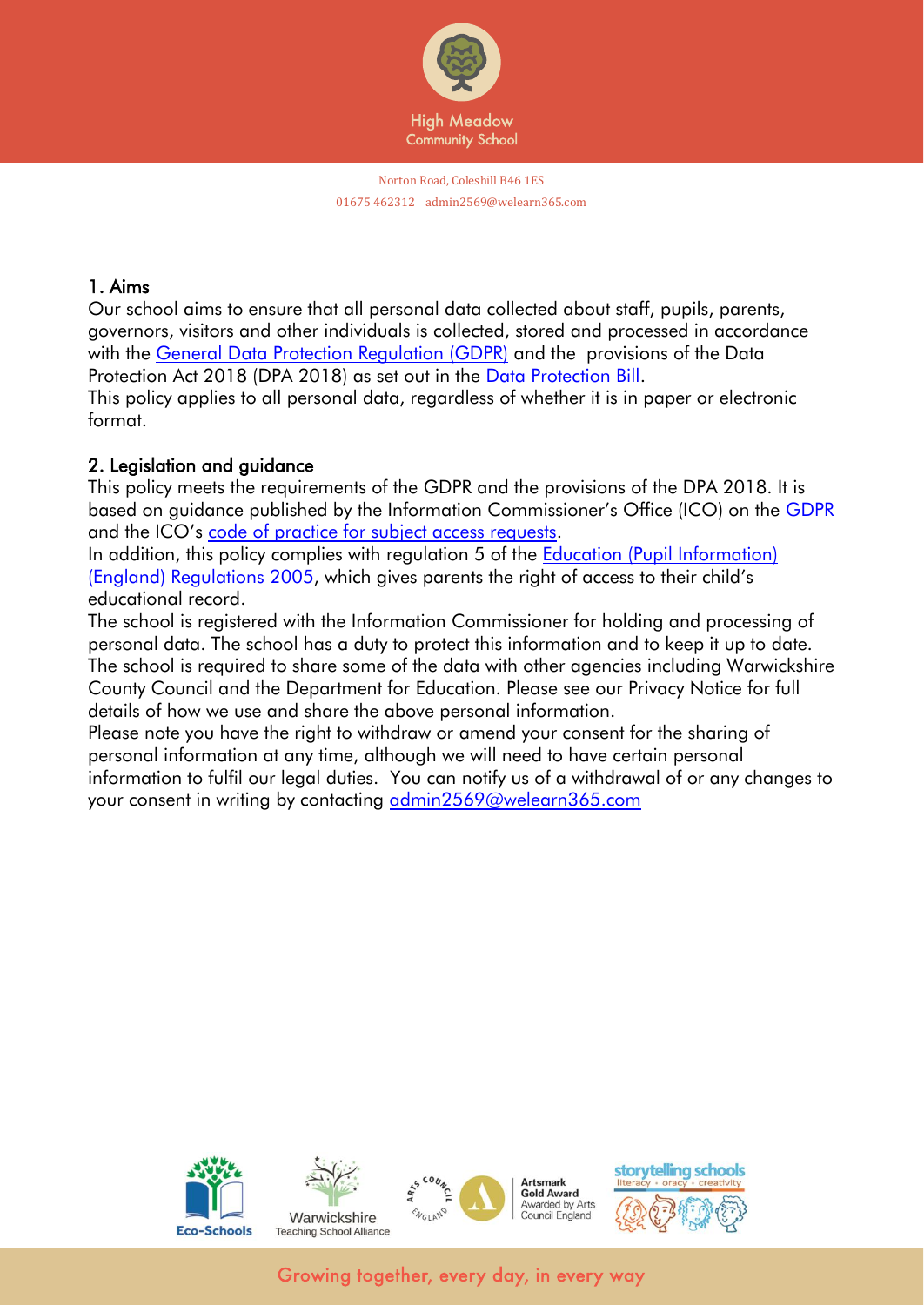

#### Norton Road, Coleshill B46 1ES 01675 462312 admin2569@welearn365.com

#### 3. Definitions

| Term                                | Definition                                                                                                                                                                                                                                                                                                                                                                                                                        |
|-------------------------------------|-----------------------------------------------------------------------------------------------------------------------------------------------------------------------------------------------------------------------------------------------------------------------------------------------------------------------------------------------------------------------------------------------------------------------------------|
| Personal data                       | Any information relating to an identified,<br>or identifiable, individual.<br>This may include the individual's:<br>Name (including initials)<br>Identification number<br>Location data<br>Online identifier, such as a username<br>It may also include factors specific to the<br>individual's physical, physiological,<br>genetic, mental, economic, cultural or<br>social identity.                                            |
| Special categories of personal data | Personal data which is more sensitive and<br>so needs more protection, including<br>information about an individual's:<br>Racial or ethnic origin<br>Political opinions<br>Religious or philosophical beliefs<br>Trade union membership<br>Genetics<br>Biometrics (such as fingerprints, retina and<br>iris patterns), where used for identification<br>purposes<br>Health - physical or mental<br>Sex life or sexual orientation |
| Processing                          | Anything done to personal data, such as<br>collecting, recording, organising,<br>structuring, storing, adapting, altering,<br>retrieving, using, disseminating, erasing or<br>destroying.<br>Processing can be automated or manual.                                                                                                                                                                                               |







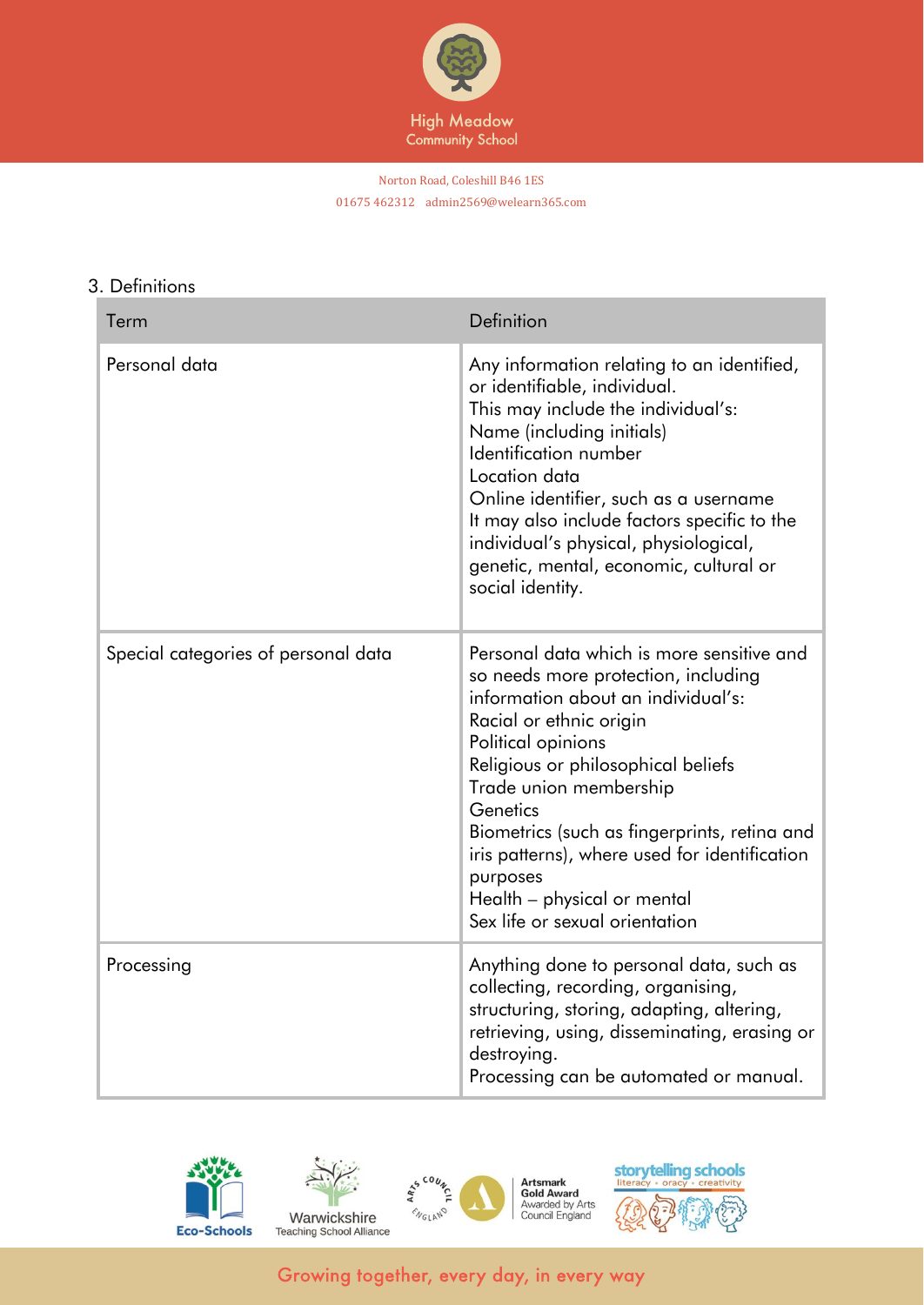

#### Norton Road, Coleshill B46 1ES 01675 462312 admin2569@welearn365.com

| Data subject         | The identified or identifiable individual<br>whose personal data is held or processed.                                                                     |
|----------------------|------------------------------------------------------------------------------------------------------------------------------------------------------------|
| Data controller      | A person or organisation that determines<br>the purposes and the means of processing<br>of personal data.                                                  |
| Data processor       | A person or other body, other than an<br>employee of the data controller, who<br>processes personal data on behalf of the<br>data controller.              |
| Personal data breach | A breach of security leading to the<br>accidental or unlawful destruction, loss,<br>alteration, unauthorised disclosure of, or<br>access to personal data. |

#### 4. The data controller

Our school processes personal data relating to parents, pupils, staff, governors, visitors and others, and therefore is a data controller.

The school is registered as a data controller with the ICO and will renew this registration annually or as otherwise legally required.

#### 5. Roles and responsibilities

This policy applies to all staff employed by our school, and to external organisations or individuals working on our behalf. Staff who do not comply with this policy may face disciplinary action.

#### 5.1 Governing board

The governing board has overall responsibility for ensuring that our school complies with all relevant data protection obligations.

#### 5.2 Data protection officer

The data protection officer (DPO) is responsible for overseeing the implementation of this policy, monitoring our compliance with data protection law, and developing related policies and guidelines where applicable.

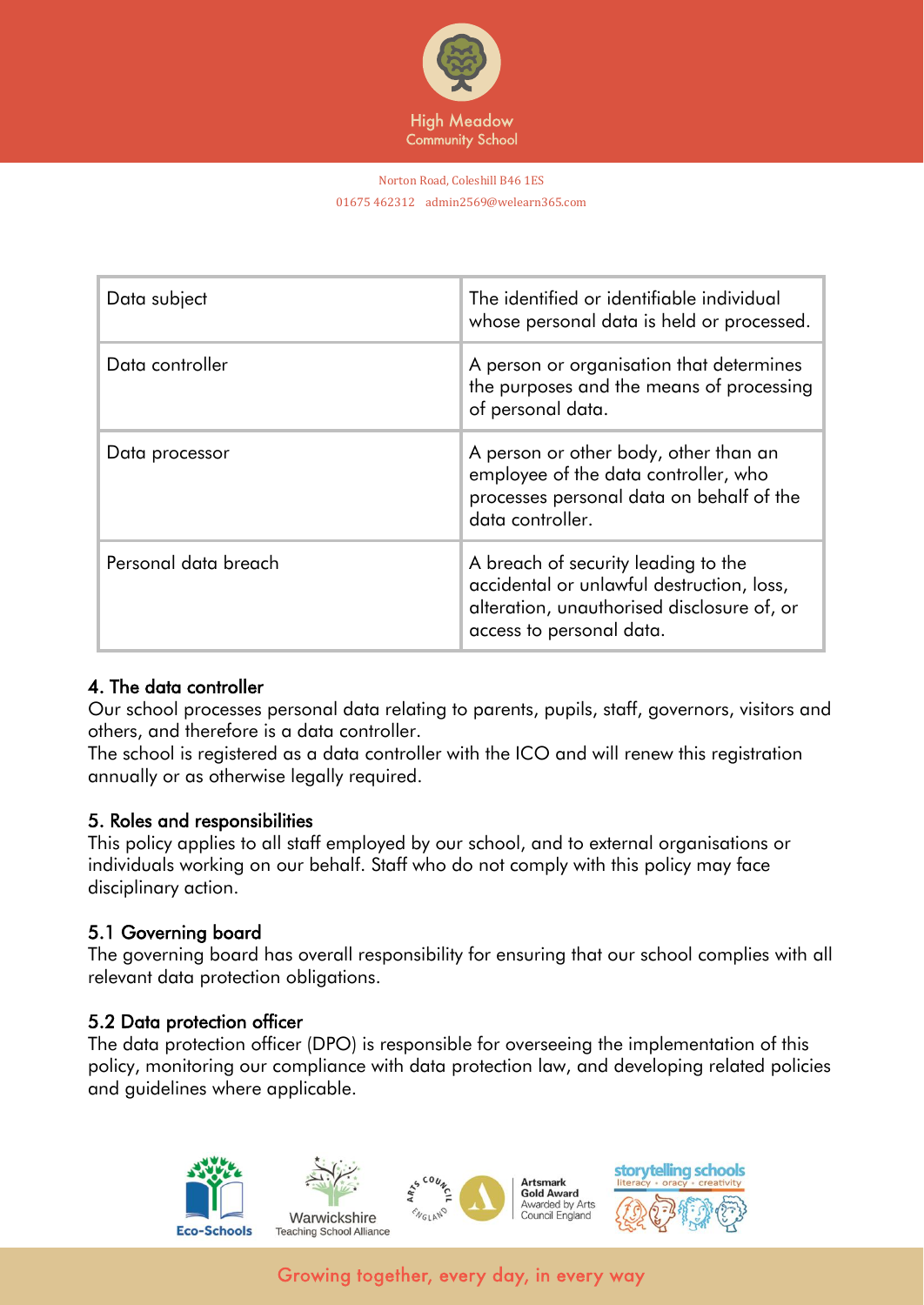

They will provide an annual report of their activities directly to the governing board and, where relevant, report to the board their advice and recommendations on school data protection issues.

The DPO is also the first point of contact for individuals whose data the school processes, and for the ICO.

Full details of the DPO's responsibilities are set out in their job description.

Our DPO is Warwickshire Data Protection Officer Services and is contactable on 01926 412174

# 5.3 Headteacher

The headteacher acts as the representative of the data controller on a day-to-day basis.

# 5.4 All staff

Staff are responsible for:

Collecting, storing and processing any personal data in accordance with this policy Informing the school of any changes to their personal data, such as a change of address Contacting the DPO in the following circumstances:

With any questions about the operation of this policy, data protection law, retaining personal data or keeping personal data secure

If they have any concerns that this policy is not being followed

If they are unsure whether or not they have a lawful basis to use personal data in a particular way

If they need to rely on or capture consent, draft a privacy notice, deal with data protection rights invoked by an individual, or transfer personal data outside the European Economic Area

If there has been a data breach

Whenever they are engaging in a new activity that may affect the privacy rights of individuals

If they need help with any contracts or sharing personal data with third parties

# 6. Data protection principles

The GDPR is based on data protection principles that our school must comply with. The principles say that personal data must be:

Processed lawfully, fairly and in a transparent manner

Collected for specified, explicit and legitimate purposes

Adequate, relevant and limited to what is necessary to fulfil the purposes for which it is processed

Accurate and, where necessary, kept up to date

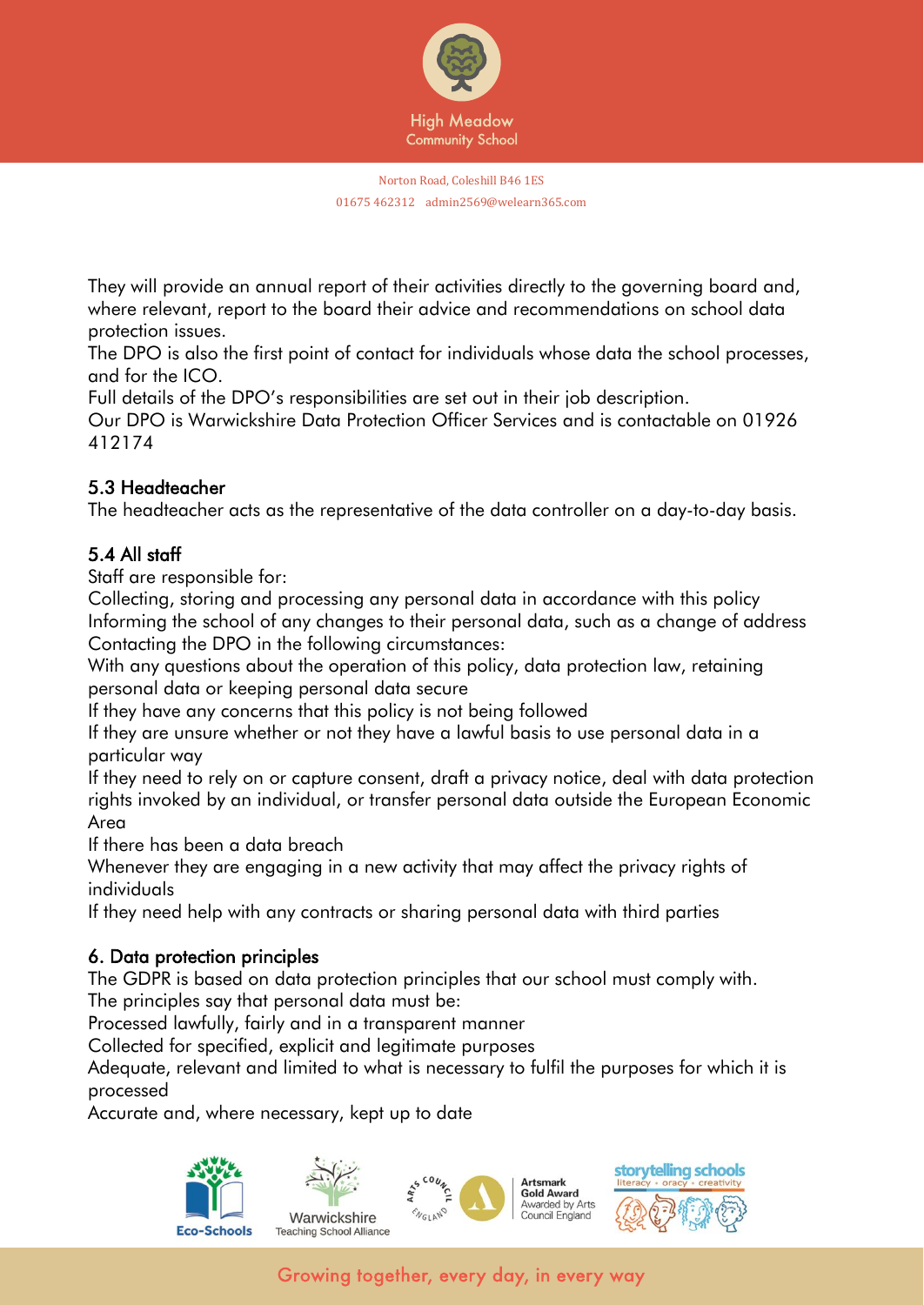

Kept for no longer than is necessary for the purposes for which it is processed Processed in a way that ensures it is appropriately secure This policy sets out how the school aims to comply with these principles.

# 7. Collecting personal data

#### 7.1 Lawfulness, fairness and transparency

We will only process personal data where we have one of 6 'lawful bases' (legal reasons) to do so under data protection law:

The data needs to be processed so that the school can fulfil a contract with the individual, or the individual has asked the school to take specific steps before entering into a contract

The data needs to be processed so that the school can comply with a legal obligation The data needs to be processed to ensure the vital interests of the individual e.g. to protect someone's life

The data needs to be processed so that the school, as a public authority, can perform a task in the public interest, and carry out its official functions

The data needs to be processed for the legitimate interests of the school or a third party (provided the individual's rights and freedoms are not overridden)

The individual (or their parent/carer when appropriate in the case of a pupil) has freely given clear consent

For special categories of personal data, we will also meet one of the special category conditions for processing which are set out in the GDPR and Data Protection Act 2018. If we offer online services to pupils, such as classroom apps, and we intend to rely on consent as a basis for processing, we will get parental consent (except for online counselling and preventive services).

Whenever we first collect personal data directly from individuals, we will provide them with the relevant information required by data protection law.

# 7.2 Limitation, minimisation and accuracy

We will only collect personal data for specified, explicit and legitimate reasons. We will explain these reasons to the individuals when we first collect their data.

If we want to use personal data for reasons other than those given when we first obtained it, we will inform the individuals concerned before we do so, and seek consent where necessary.

Staff must only process personal data where it is necessary in order to do their jobs. When staff no longer need the personal data they hold, they must ensure it is deleted or anonymised.

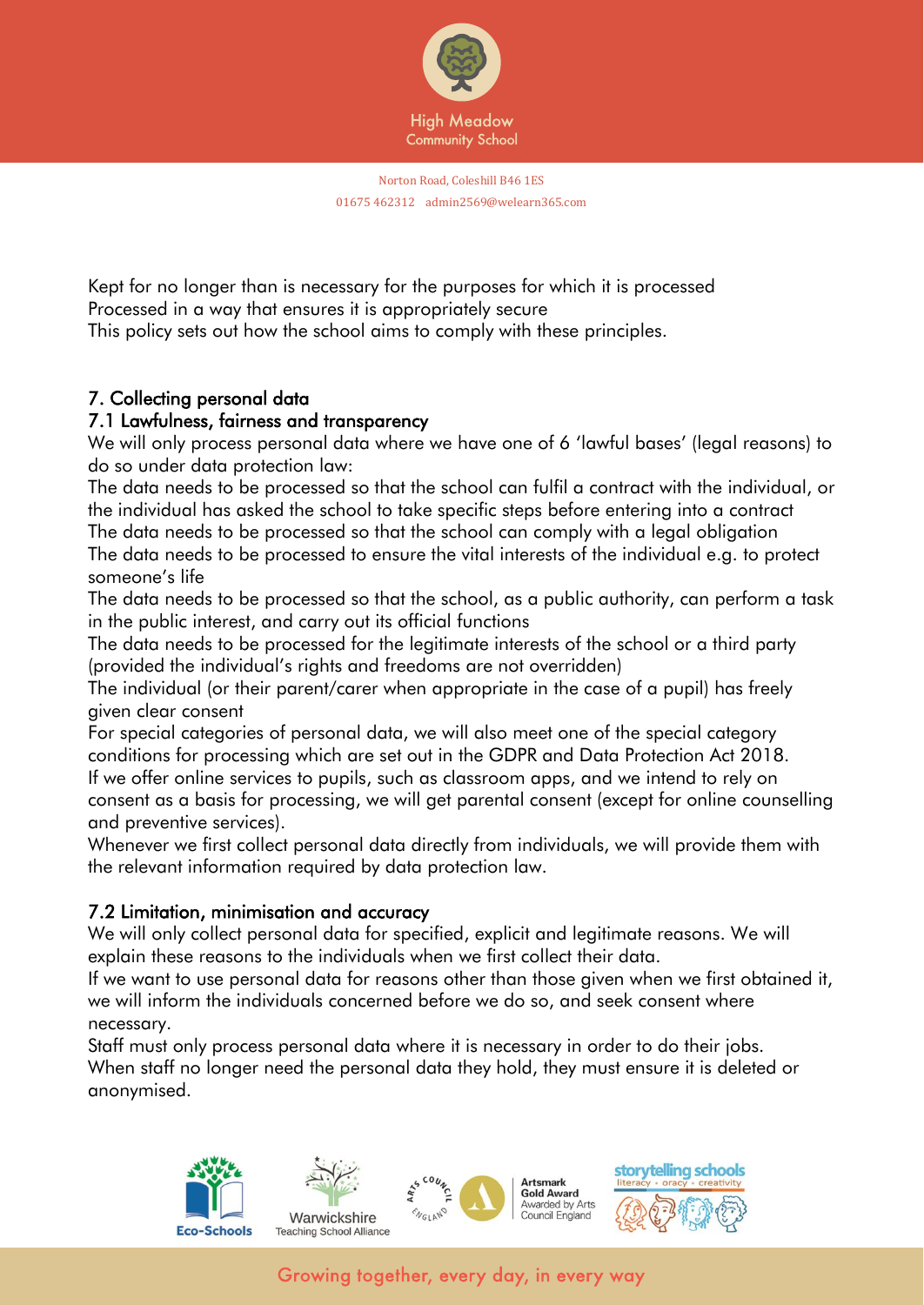

# 8. Sharing personal data

We will not normally share personal data with anyone else, but may do so where: There is an issue with a pupil or parent/carer that puts the safety of our staff at risk We need to liaise with other agencies – we will seek consent as necessary before doing this Our suppliers or contractors need data to enable us to provide services to our staff and pupils – for example, IT companies. When doing this, we will:

Only appoint suppliers or contractors which can provide sufficient guarantees that they comply with data protection law

Establish a data sharing agreement with the supplier or contractor, either in the contract or as a standalone agreement, to ensure the fair and lawful processing of any personal data we share

Only share data that the supplier or contractor needs to carry out their service, and information necessary to keep them safe while working with us

We will also share personal data with law enforcement and government bodies where we are legally required to do so, including for:

The prevention or detection of crime and/or fraud

The apprehension or prosecution of offenders

The assessment or collection of tax owed to HMRC

In connection with legal proceedings

Where the disclosure is required to satisfy our safeguarding obligations

Research and statistical purposes, as long as personal data is sufficiently anonymised or consent has been provided

We may also share personal data with emergency services and local authorities to help them to respond to an emergency situation that affects any of our pupils or staff.

Where we transfer personal data to a country or territory outside the European Economic Area, we will do so in accordance with data protection law.

# 9. Subject access requests and other rights of individuals

# 9.1 Subject access requests

Individuals have a right to make a 'subject access request' to gain access to personal information that the school holds about them. This includes:

Confirmation that their personal data is being processed

Access to a copy of the data

The purposes of the data processing

The categories of personal data concerned

Who the data has been, or will be, shared with

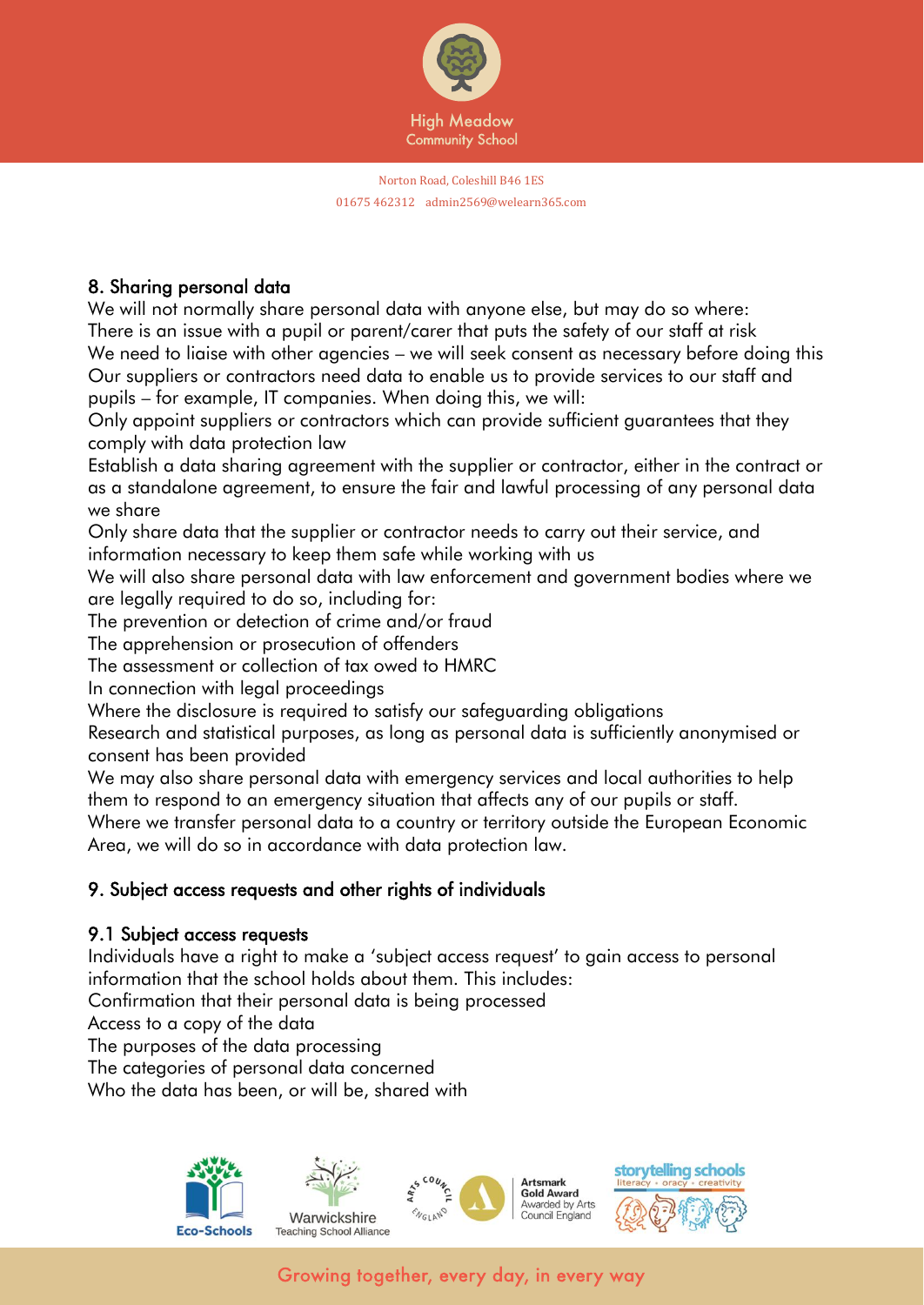

How long the data will be stored for, or if this isn't possible, the criteria used to determine this period

The source of the data, if not the individual

Whether any automated decision-making is being applied to their data, and what the significance and consequences of this might be for the individual

Subject access requests may be submitted in writing or verbally, and can be sent to either the Data Protection Officer, a member of staff or a Governor. To enable the request to be accurately responded to, the applicant is encouraged to make the request in writing and include :

Name of individual

Name of School

Correspondence address

Contact number and email address

Details of the information requested

If staff receive a subject access request they must immediately forward it to the DPO.

# 9.2 Children and subject access requests

Personal data about a child belongs to that child, and not the child's parents or carers. For a parent or carer to make a subject access request with respect to their child, the child must either be unable to understand their rights and the implications of a subject access request, or have given their consent.

Children below the age of 13 are generally not regarded to be mature enough to understand their rights and the implications of a subject access request. Therefore, most subject access requests from parents or carers of pupils at our school may be granted without the express permission of the pupil. This is not a rule and a pupil's ability to understand their rights will always be judged on a case-by-case basis.

# 9.3 Responding to subject access requests

When responding to requests, we:

May ask the individual to provide 2 forms of identification

May contact the individual via phone to confirm the request was made

Will respond without delay and within 1 month of receipt of the request

Will provide the information free of charge

May tell the individual we will comply within 3 months of receipt of the request, where a request is complex or numerous. We will inform the individual of this within 1 month, and explain why the extension is necessary

We will not disclose information if it:

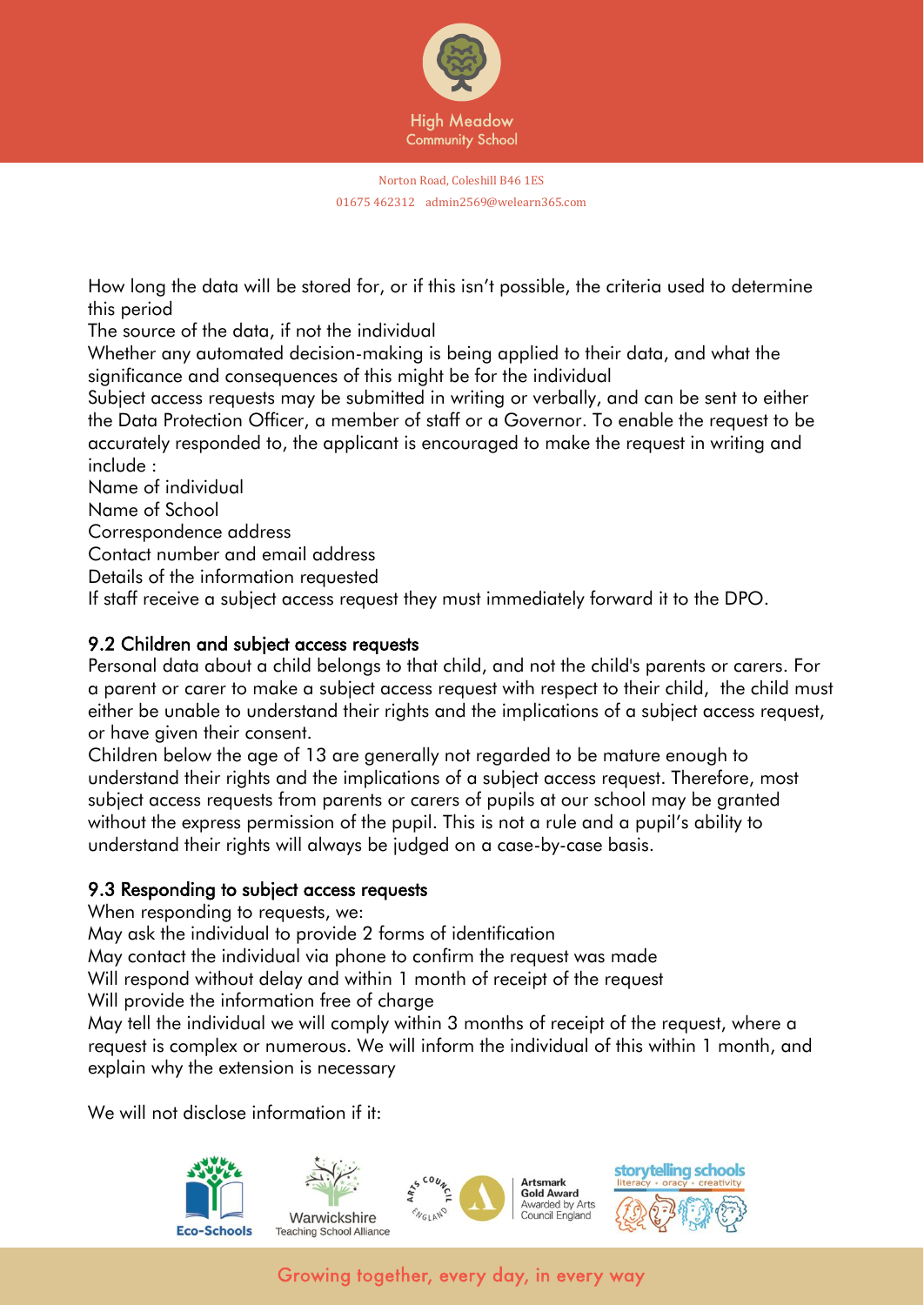

Might cause serious harm to the physical or mental health of the pupil or another individual Would reveal that the child is at risk of abuse, where the disclosure of that information would not be in the child's best interests

Is contained in adoption or parental order records

Is given to a court in proceedings concerning the child

If the request is unfounded or excessive, we may refuse to act on it, or charge a reasonable fee which takes into account administrative costs.

A request will be deemed to be unfounded or excessive if it is repetitive, or asks for further copies of the same information.

When we refuse a request, we will tell the individual why, and tell them they have the right to complain to the ICO.

# 9.4 Other data protection rights of the individual

In addition to the right to make a subject access request (see above), and to receive information when we are collecting their data about how we use and process it (see section 7), individuals also have the right to:

Withdraw their consent to processing at any time

Ask us to rectify, erase or restrict processing of their personal data, or object to the processing of it (in certain circumstances)

Prevent use of their personal data for direct marketing

Challenge processing which has been justified on the basis of public interest

Request a copy of agreements under which their personal data is transferred outside of the European Economic Area

Object to decisions based solely on automated decision making or profiling (decisions taken with no human involvement, that might negatively affect them)

Prevent processing that is likely to cause damage or distress

Be notified of a data breach in certain circumstances

Make a complaint to the ICO

Ask for their personal data to be transferred to a third party in a structured, commonly used and machine-readable format (in certain circumstances)

Individuals should submit any request to exercise these rights to the DPO. If staff receive such a request, they must immediately forward it to the DPO.

#### 10. Parental requests to see the educational record

Parents, or those with parental responsibility, have a legal right to free access to their child's educational record (which includes most information about a pupil) within 15 school days of receipt of a written request.

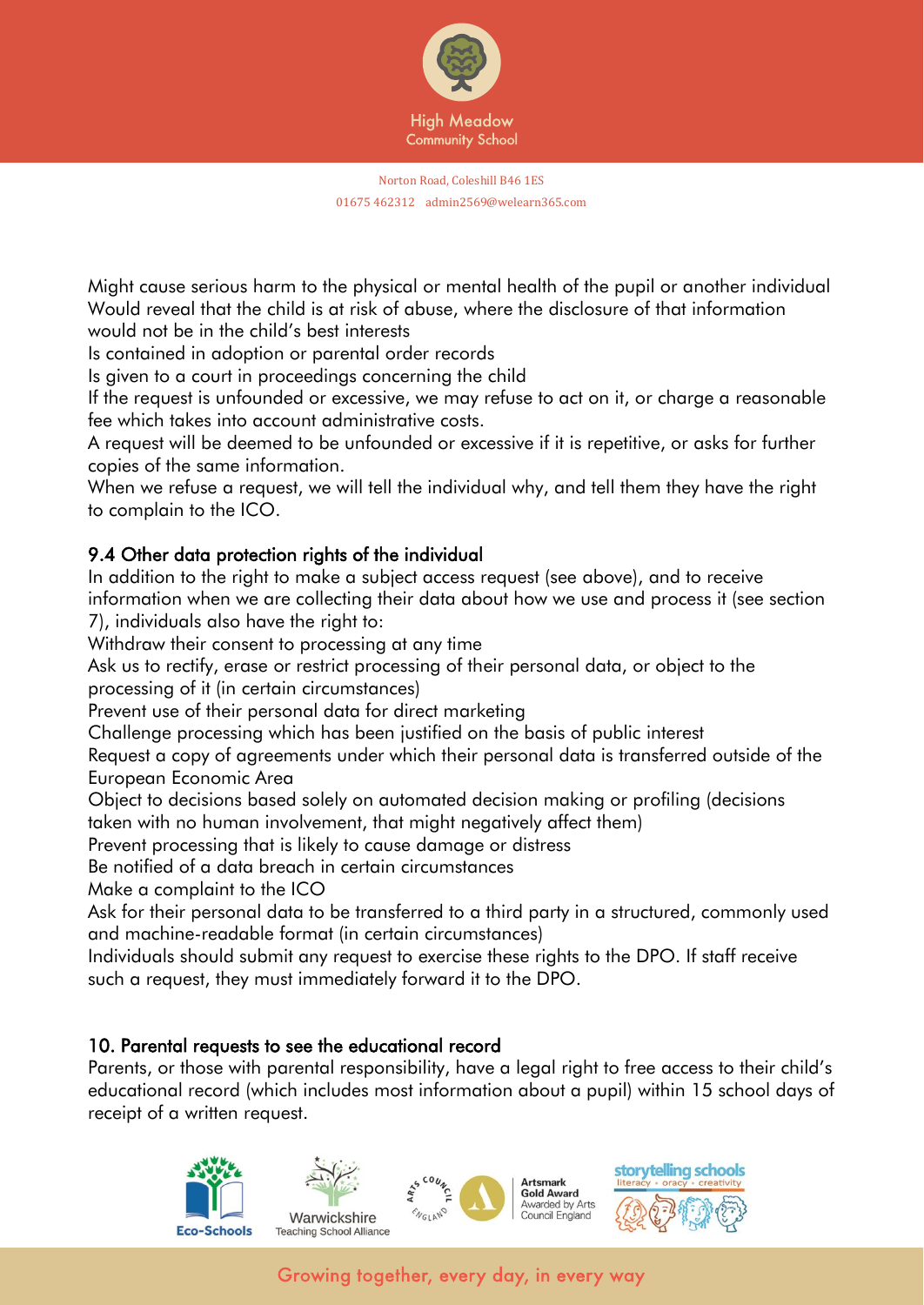

# 11. Photographs and videos

As part of our school activities, we may take photographs and record images of individuals within our school.

We will obtain written consent from parents/carers for photographs and videos to be taken of their child. These photos and videos may be used for communication, marketing and promotional materials, within school on notice boards and in school magazines, brochures, newsletters, etc. Also outside of school by external agencies such as the school

photographer and newspapers. Also online on our school website or social media pages We will clearly explain how the photograph and/or video will be used to both the parent/carer and pupil.

Consent can be refused or withdrawn at any time. If consent is withdrawn, we will delete the photograph or video and not distribute it further.

When using photographs and videos in this way we will not accompany them with any other personal information about the child apart from their first name, to ensure they cannot be identified.

See our Child protection and safeguarding policy for more information on our use of photographs and videos.

# 12. Data protection by design and default

We will put measures in place to show that we have integrated data protection into all of our data processing activities, including:

Appointing a suitably qualified DPO, and ensuring they have the necessary resources to fulfil their duties and maintain their expert knowledge

Only processing personal data that is necessary for each specific purpose of processing, and always in line with the data protection principles set out in relevant data protection law (see section 6)

Completing privacy impact assessments where the school's processing of personal data presents a high risk to rights and freedoms of individuals, and when introducing new technologies (the DPO will advise on this process)

Integrating data protection into internal documents including this policy, any related policies and privacy notices

Regularly training members of staff on data protection law, this policy, any related policies and any other data protection matters; we will also keep a record of attendance Regularly conducting reviews and audits to test our privacy measures and make sure we are compliant







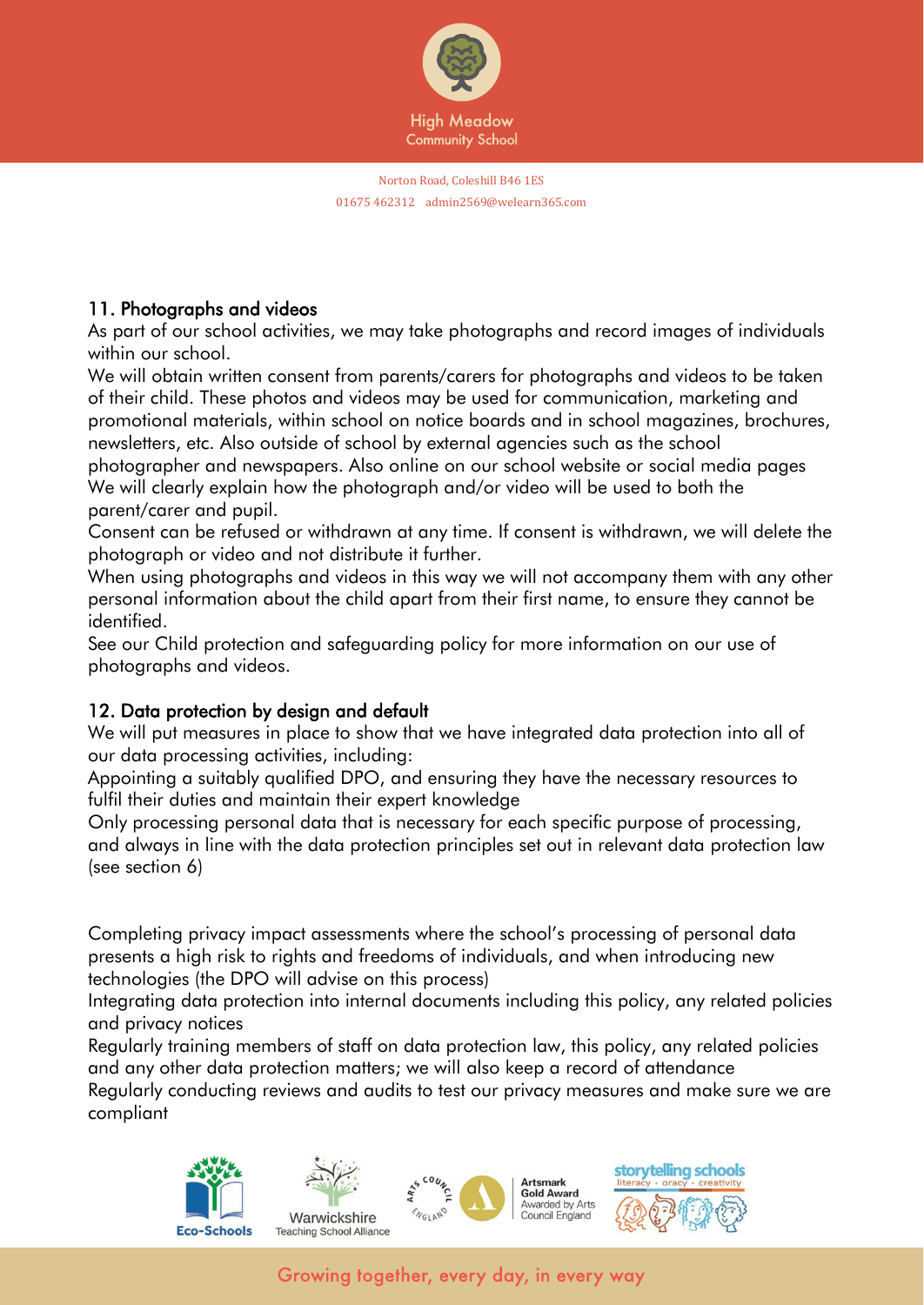

Maintaining records of our processing activities, including:

For the benefit of data subjects, making available the name and contact details of our school and DPO and all information we are required to share about how we use and process their personal data (via our privacy notices)

For all personal data that we hold, maintaining an internal record of the type of data, data subject, how and why we are using the data, any third-party recipients, how and why we are storing the data, retention periods and how we are keeping the data secure

#### 13. Data security and storage of records

We will protect personal data and keep it safe from unauthorised or unlawful access, alteration, processing or disclosure, and against accidental or unlawful loss, destruction or damage.

In particular:

Paper-based records and portable electronic devices, such as laptops and hard drives that contain personal data are kept under lock and key when not in use

Papers containing confidential personal data must not be left on office and classroom desks, on staffroom tables, pinned to notice/display boards, or left anywhere else where there is general access

Where personal information needs to be taken off site, staff must sign it in and out from the school office

Passwords that are at least 8 characters long containing letters and numbers are used to access school computers, laptops and other electronic devices. Staff and pupils are reminded to change their passwords at regular intervals

Encryption software is used to protect all portable devices and removable media, such as laptops and USB devices

Staff, pupils or governors who store personal information on their personal devices are expected to follow the same security procedures as for school-owned equipment.

Where we need to share personal data with a third party, we carry out due diligence and take reasonable steps to ensure it is stored securely and adequately protected (see section

#### 14. Disposal of records

Personal data that is no longer needed will be disposed of securely. Personal data that has become inaccurate or out of date will also be disposed of securely, where we cannot or do not need to rectify or update it.

For example, we will shred or incinerate paper-based records, and overwrite or delete electronic files. We may also use a third party to safely dispose of records on the school's

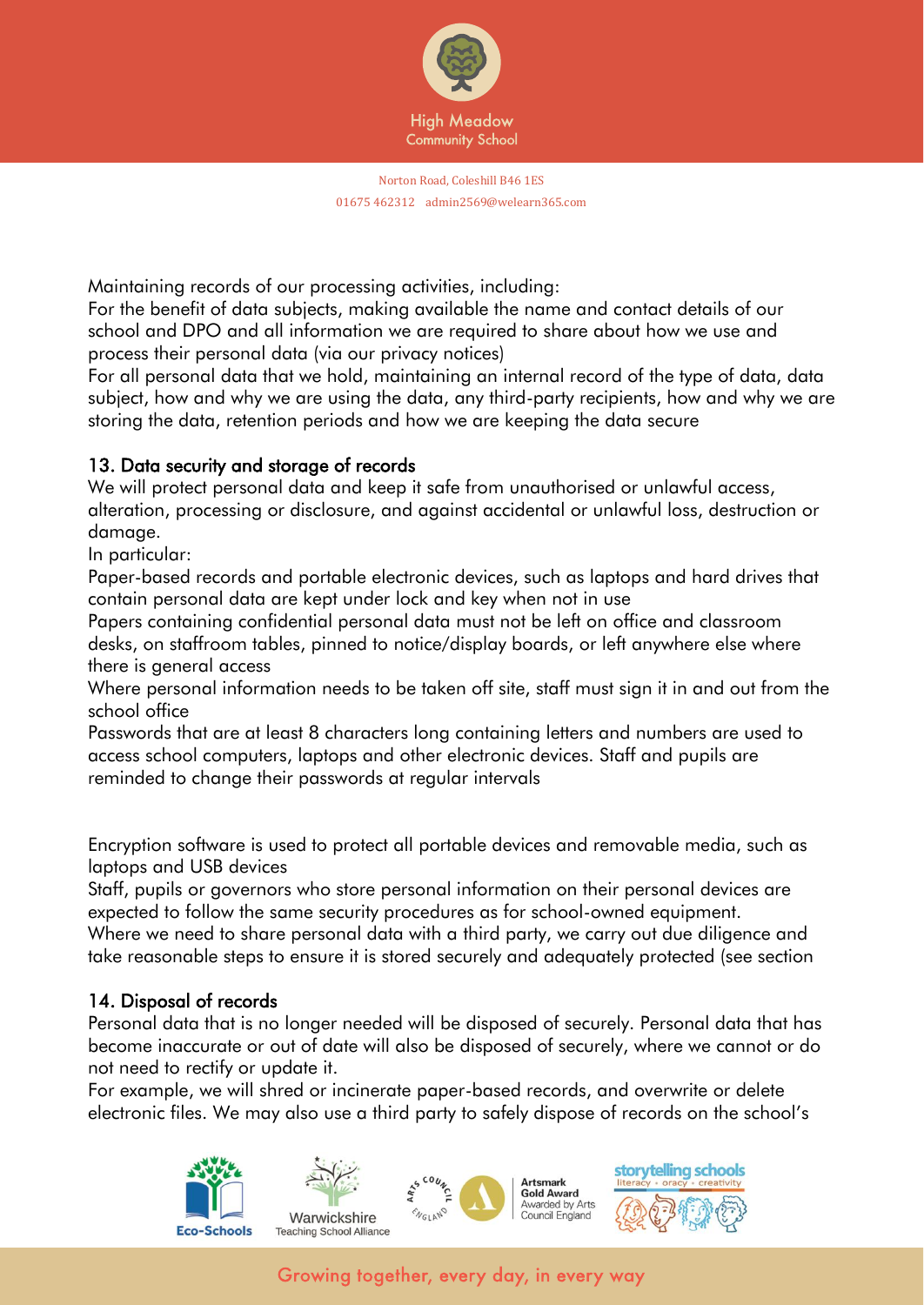

behalf. If we do so, we will require the third party to provide sufficient guarantees that it complies with data protection law.

# 15. Personal data breaches

The school will make all reasonable endeavours to ensure that there are no personal data breaches.

In the unlikely event of a suspected data breach, we will follow the procedure set out in appendix 1.

When appropriate, we will report the data breach to the ICO within 72 hours. Such breaches in a school context may include, but are not limited to:

A non-anonymised dataset being published on the school website which shows the exam results of pupils eligible for the pupil premium

Safeguarding information being made available to an unauthorised person The theft of a school laptop containing non-encrypted personal data about pupils

# 16. Training

All staff and governors are provided with data protection training as part of their induction process.

Data protection will also form part of continuing professional development, where changes to legislation, guidance or the school's processes make it necessary.

#### 17. Monitoring arrangements

The DPO is responsible for monitoring and reviewing this policy.

This policy will be reviewed and updated if necessary when the Data Protection Bill receives royal assent and becomes law (as the Data Protection Act 2018) – if any changes are made to the bill that affect our school's practice. Otherwise, or from then on, this policy will be reviewed every 2 years and shared with the full governing board.

#### 18. Links with other policies

This data protection policy is linked to our: Freedom of information publication scheme E-Safety Policy Policy on the acceptable use of ICT Child protection and safeguarding policy



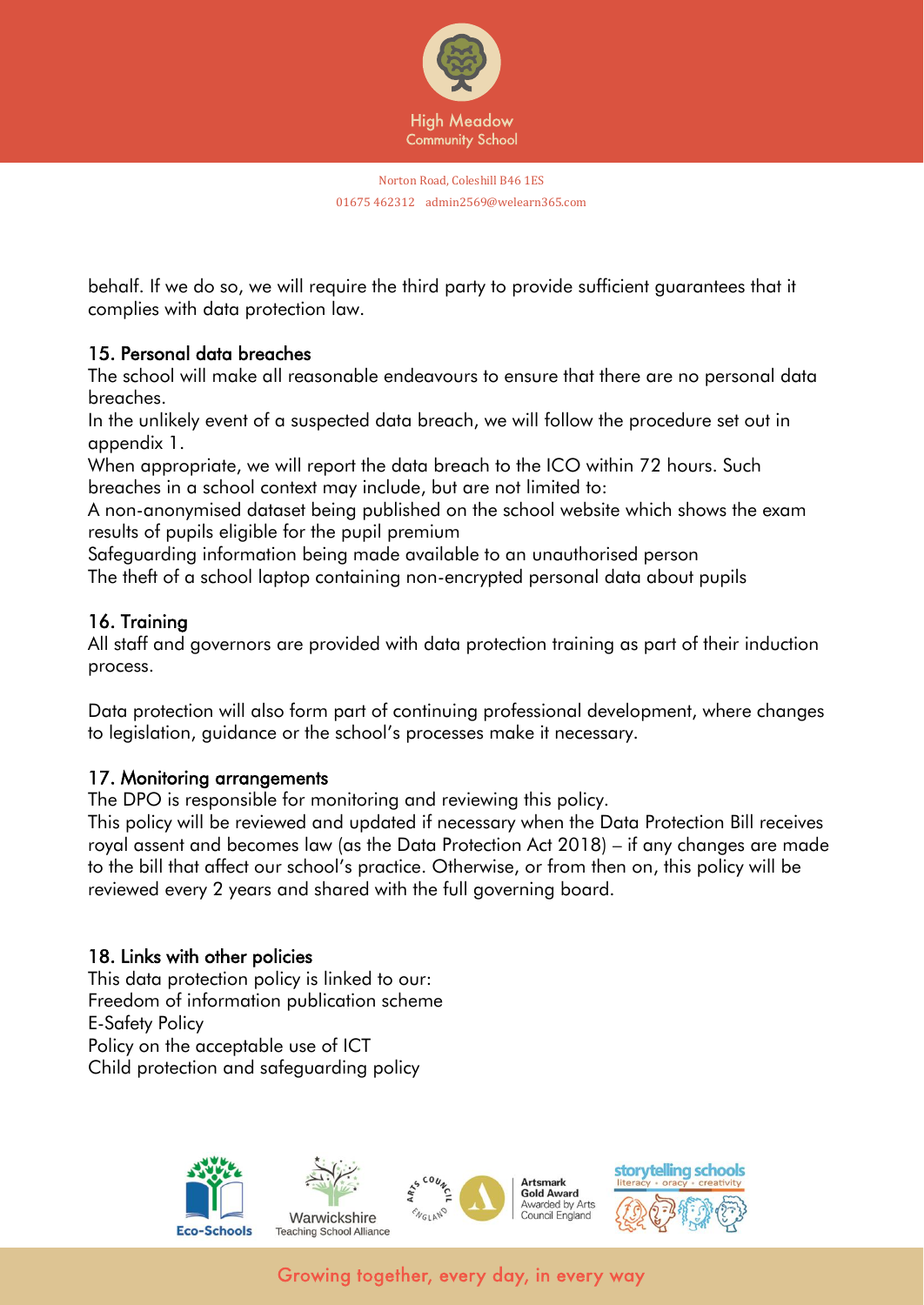

# Appendix 1: Personal data breach procedure

This procedure is based on [guidance on personal data breaches](https://ico.org.uk/for-organisations/guide-to-the-general-data-protection-regulation-gdpr/personal-data-breaches/) produced by the ICO. On finding or causing a breach, or potential breach, the staff member or data processor must immediately notify the schools Data Champion

The Data Champion (DC) will investigate the report, and determine whether a breach has occurred. To decide, the Data Champion will consider whether personal data has been accidentally or unlawfully:

- Lost
- Stolen
- Destroyed
- Altered
- Disclosed or made available where it should not have been
- Made available to unauthorised people
- The Data Champion will alert the headteacher and the chair of governors
- The Data Champion will make all reasonable efforts to contain and minimise the impact of the breach, assisted by relevant staff members or data processors where necessary. (Actions relevant to specific data types are set out at the end of this procedure)
- The DC will assess the potential consequences, based on how serious they are, and how likely they are to happen
- The DC will work out whether the breach must be reported to the DPO and/or ICO. This must be judged on a case-by-case basis. To decide, the DC & DPO will consider whether the breach is likely to negatively affect people's rights and freedoms, and cause them any physical, material or non-material damage (e.g. emotional distress), including through:
- Loss of control over their data
- Discrimination
- Identify theft or fraud
- Financial loss
- Unauthorised reversal of pseudonymisation (for example, key-coding)
- Damage to reputation
- Loss of confidentiality
- Any other significant economic or social disadvantage to the individual(s) concerned
- If it's likely that there will be a risk to people's rights and freedoms, the DPO must notify the ICO.







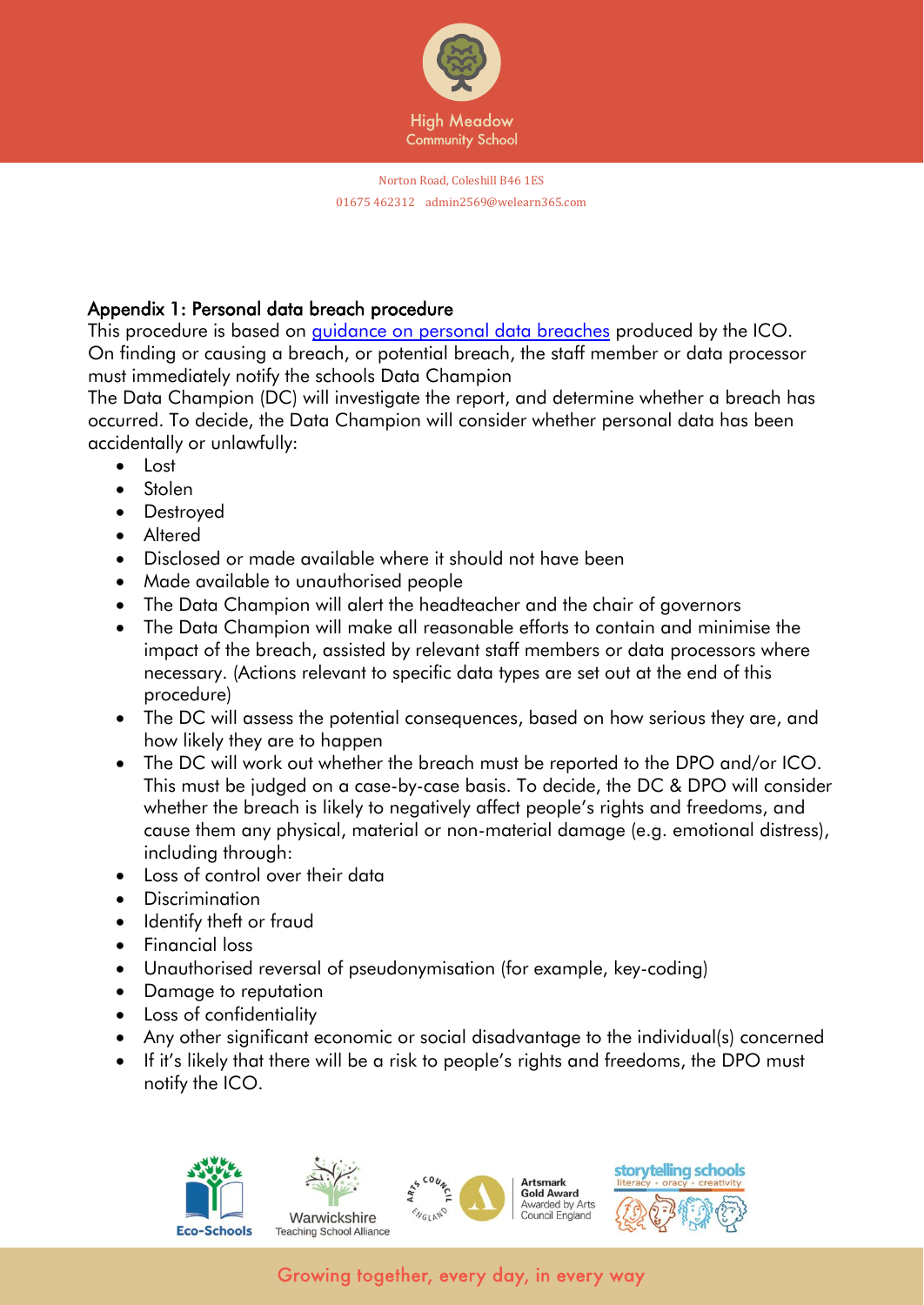

- The DC/DPO will document the decision (either way), in case it is challenged at a later date by the ICO or an individual affected by the breach. Documented decisions are stored on the schools GDPRIS site.
- Where the ICO must be notified, the DPO will do this via the 'report a breach' page [of the ICO website](https://ico.org.uk/for-organisations/report-a-breach/) within 72 hours. As required, the DPO will set out:
- A description of the nature of the personal data breach including, where possible:
- The categories and approximate number of individuals concerned
- The categories and approximate number of personal data records concerned
- The name and contact details of the DPO
- A description of the likely consequences of the personal data breach
- A description of the measures that have been, or will be taken, to deal with the breach and mitigate any possible adverse effects on the individual(s) concerned
- If all the above details are not yet known, the DPO will report as much as they can within 72 hours. The report will explain that there is a delay, the reasons why, and when the DPO expects to have further information. The DPO will submit the remaining information as soon as possible
- The DPO will also assess the risk to individuals, again based on the severity and likelihood of potential or actual impact. If the risk is high, the DPO will promptly inform, in writing, all individuals whose personal data has been breached. This notification will set out:
- The name and contact details of the DPO
- A description of the likely consequences of the personal data breach
- A description of the measures that have been, or will be, taken to deal with the data breach and mitigate any possible adverse effects on the individual(s) concerned
- The DPO will notify any relevant third parties who can help mitigate the loss to individuals – for example, the police, insurers, banks or credit card companies
- The DPO will document each breach, irrespective of whether it is reported to the ICO. For each breach, this record will include the:
- Facts and cause
- **Fffects**
- Action taken to contain it and ensure it does not happen again (such as establishing more robust processes or providing further training for individuals)
- Records of all breaches will be stored on the school's computer system on the Groupcall GDPR IS software package.